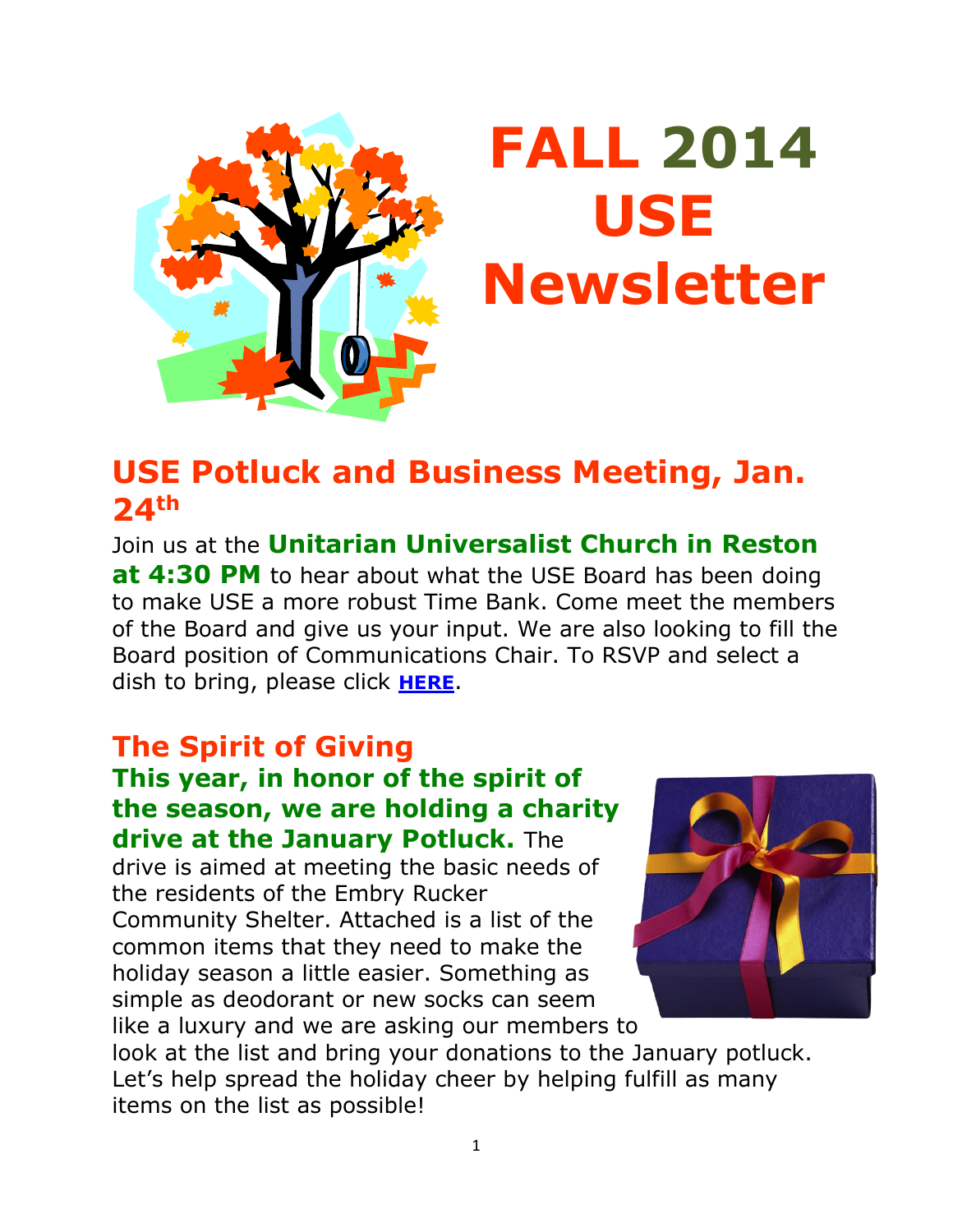#### **Welcome to Our New Members!**

We are so pleased to welcome the following new members:

**Karen Berry, Amanda McGill, Maryanne Kendall, Solomon Teller, Barbara Yuen, Vivian Sims, Nancy Mohl, Elizabeth Lertora, Jim Quinn, and Lyudmyla Kurbatova.**

#### *Look for their profiles on Hoursworld to see what they have to offer.*

#### **How Can We Help?**

In the past few months, a few of our USE members have had serious health problems for which we were not as prepared as we needed to be. So we are having a meeting to discuss options, ideas, procedures fulfilling the promise of USE as our family, our neighbors, and in many cases, our best friends. We will be discussing how we can be better prepared should one of us need something more than cataract surgery, or dental work? What if something really life-threatening strikes one of our members?

What does it mean to be a member of USE then? Can USE help me? How can USE help me?

That's what a group of us are planning to tackle in January, hopefully meeting in the second week of the month. If you would like to participate, please email Cheri Wubbels, Committee Chair at [mediavip@aol.com.](mailto:mediavip@aol.com)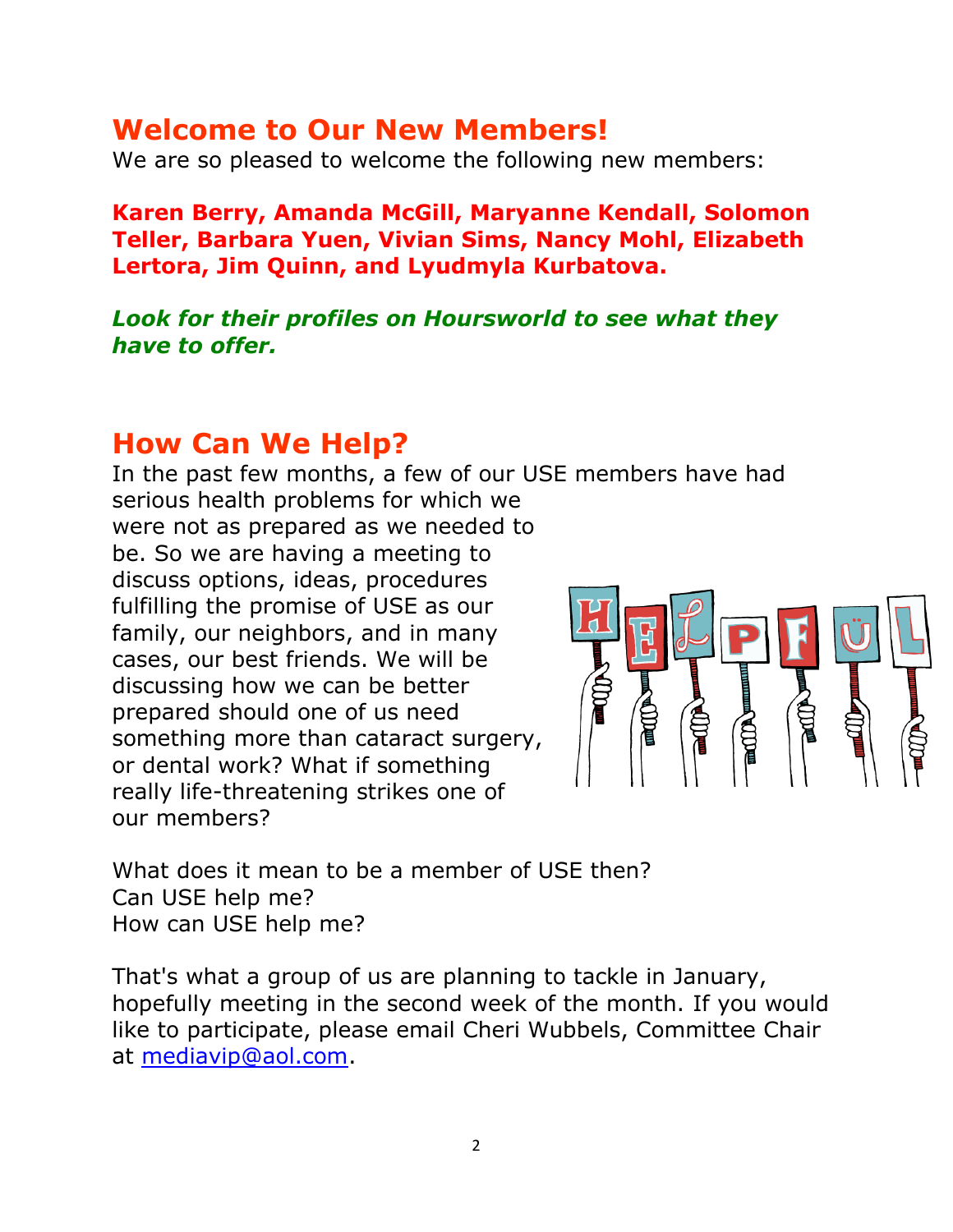## **Past Events Cookie Exchange**

Many thanks to the Krishnans for hosting our first cookie exchange on December 20<sup>th</sup>. It was a fun afternoon for 15 Reston USE members who shared delicious cookies and conversation. We hope to have more exchanges in the future. Membership Chair, Malaika Walton was also there training members on the new online platform.

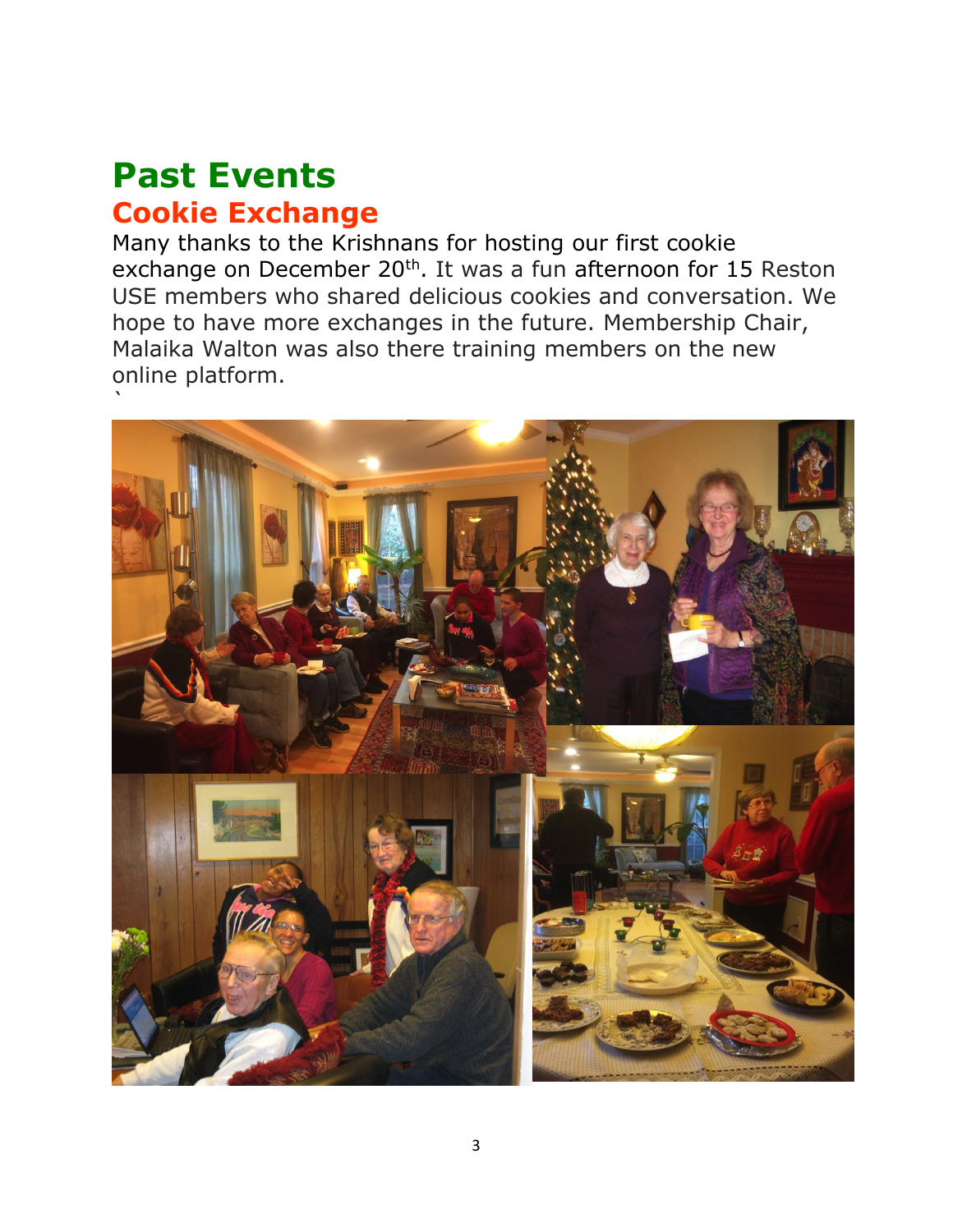#### **USE Picnic Saturday, Sept. 27th**

A pleasant afternoon was shared by those USE members who attended our September USE picnic. Drinks, hamburgers, hotdogs and all of the fixings were provided by USE. And attendees brought a tasty array of dishes to round out the menu for the day.

Jean Banks led us in a song of praise for our Farmers Market volunteers. The Board members who were present outlined the work entailed in their positions, and brief report was given by our impromptu emcee, Lorelei Cheung. Thanks and awards were distributed. Good company and good conversation was had all around.

- Some items left at picnic site: basket serving fork, and dishtowel with a pea and peapod design. Available at January potluck/meeting.
- Certificates and USE totebags for Market volunteers that were not yet distributed will also to be available at the January potluck/meeting.

**Correction to August newsletter:** In one of the photos from Alan Krishnan's Bollywood party, the lady identified as Ricky Dahne is actually Joanna Lewis. Apologies to both ladies.

#### **Farmer's Market Wrap UP**

Our intrepid farmers market volunteers persevered through the fall and USE gained a few more members. Thanks go out to: **Ann Webster, Mark Menzer, Saima Hedrick, Leesa Schmidt, Kishma Tummala, Alan Krishnan, Alice Markham, Chira Kirkland, Ruth Sievers, Marie Webster, Gail Vogel, Paulina Vasquez, Meredith Comptoon, Emelia Mensah, Steve Hanft, Ellie Fusaro, Rodney D'Souza, Sara Snyder, and Ricky Dahne, and Kathy and David Bush.**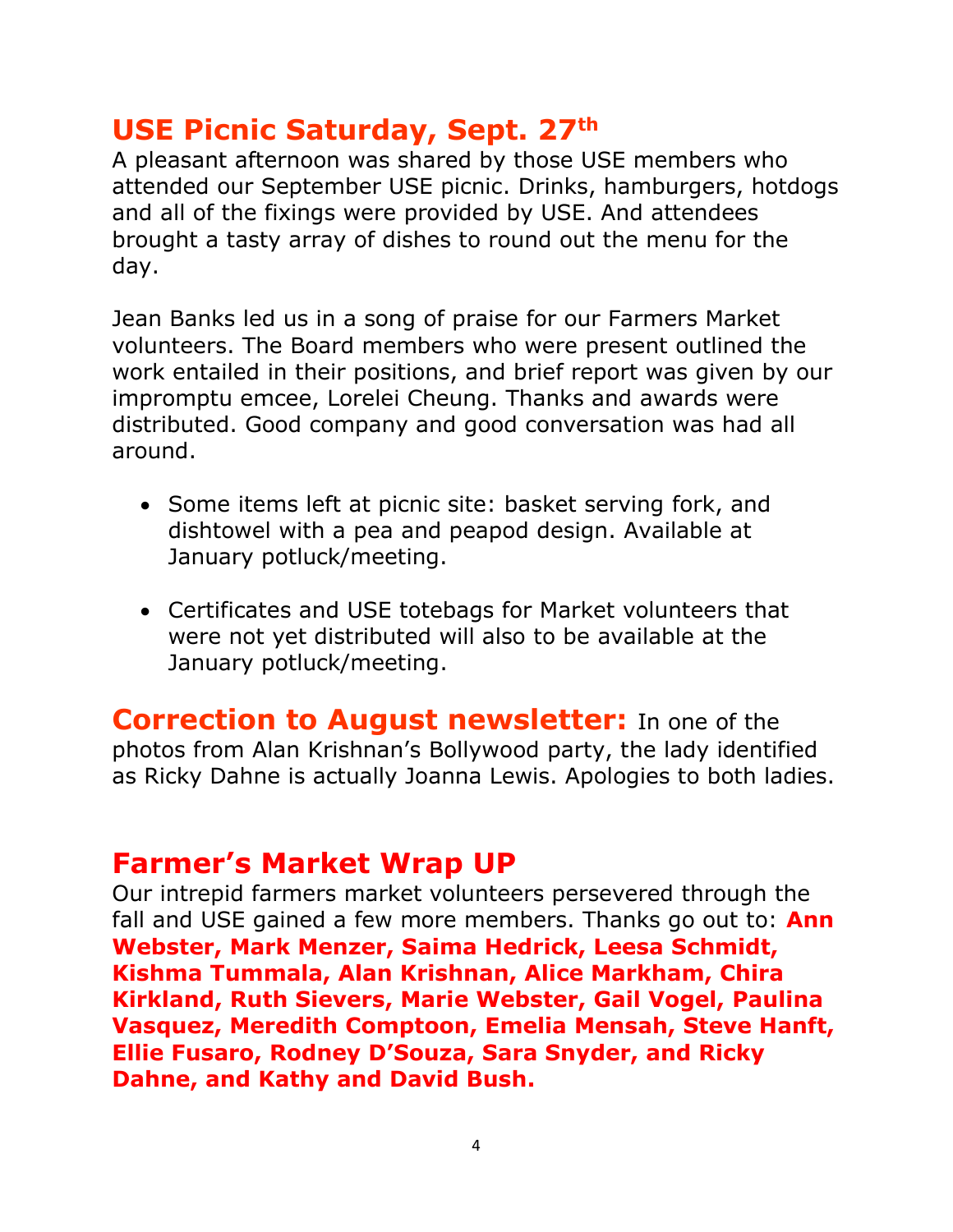We can call our summer efforts at the market a success with well over a dozen and closer to 20 of our newer members coming as a result. Looking forward to seeing everyone next year…

#### **Missed by Many, Loved by All**

Friends of Vilma Musk will gather on Sunday, January 11th,



between 5 and 7:30 p.m. for a special time of remembrance. We will be meeting at the Nature House here in Reston. Those who attend should bring an appetizer or small entree to share and possibly a memory or thought to share as well. We are also asking guests to contribute, if possible, toward the rental of the Nature Center -- \$2 to \$5 dollars would be appreciated. (Any changes or further details will be forthcoming as the date gets

closer.) Please RSVP to Kathy Bush at 703-435-6283 or [mkbwrk1@hotmail.com.](mailto:mkbwrk1@hotmail.com) Contributions can also be made in Vilma's name to Capital Caring/Hospice.

Vilma was taken from us so quickly by pancreatic cancer. She was diagnosed in early October and died on Sunday, December 7th. She is sadly missed.

## **Past President's Message…**

We are well into the holiday season and for some members that means family will be coming into town to celebrate with them over the holidays. For others, as is true in this transitional Washington D.C. area, many families live at distances or are unable to travel to spend time with their Reston family.

We are encouraging USE members who feel called to do so, to extend invitations to some holiday event to fill your table, home and heart with USE camaraderie. It can be a potluck, a whiteelephant gift exchange, a movie night with popcorn and friends, it